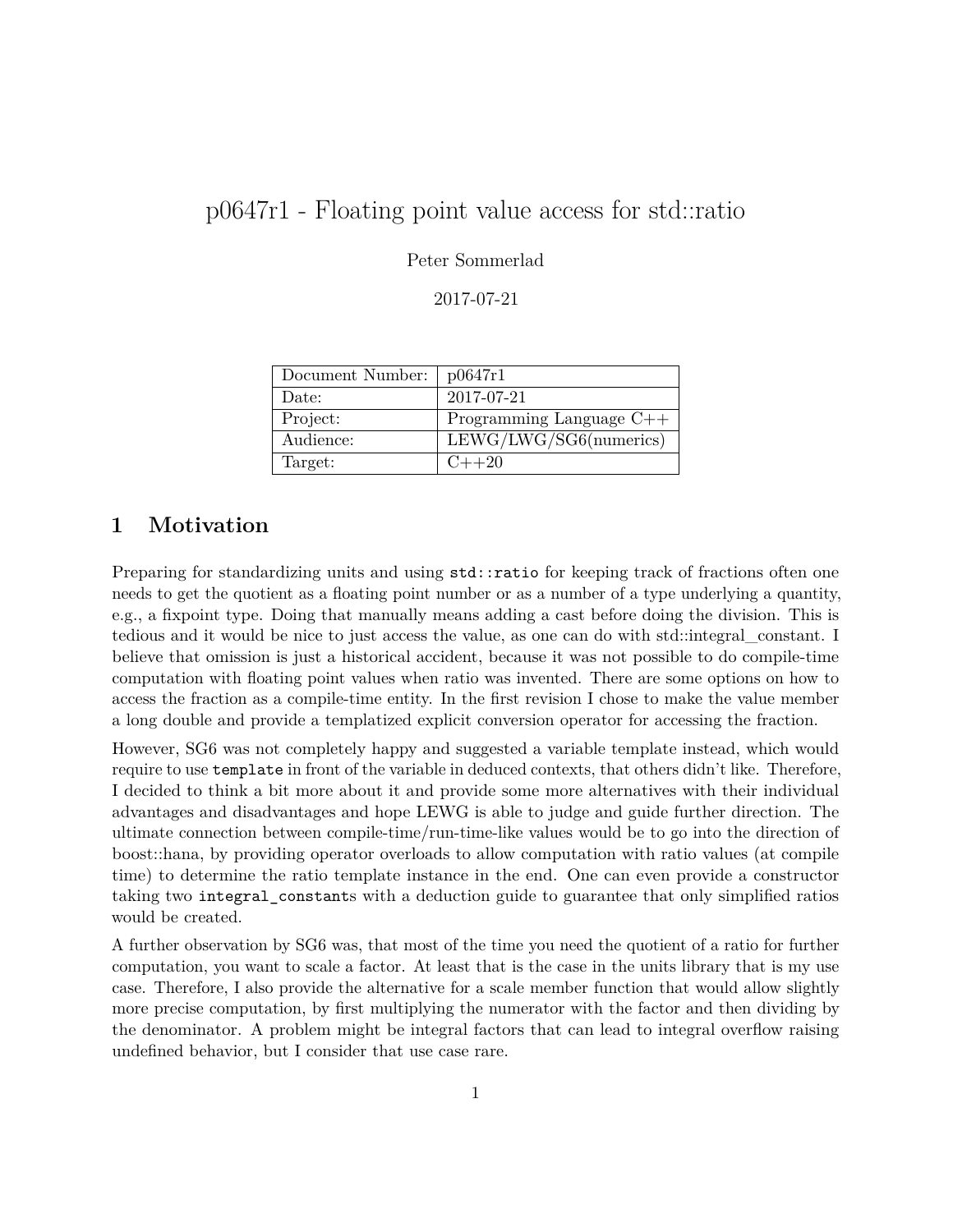#### **1.1 Questions to LEWG**

- Is the scale() static member function template approach OK? Is the name appropriate?
- Are any other options worth considering, esp. moving forward towards value-based computation?

### **2 Design Options**

This section lists several of the non-exclusive options on implementation. LEWG can easily pick-and chose from them, where I consider the scale(factor) function essential, all other things are optional.

#### **2.1 Scaling a factor**

Add the following static constexpr member function to the std::ratio class template:

```
template<typename NUMERIC> //requires multiplication, division, and conversion from intmax_t
static constexpr
    auto scale(NUMERIC factor) {
    return (factor*static_cast<NUMERIC>(num))/static_cast<NUMERIC>(den);
}
```
Consequences:

- This is the most common use case.
- Can increase precision by first multiplying, risking integral overflow.
- Can lead to integer division surprises if factor is an integral value.
- Division by zero is a non-issue, there can not be such a ratio type.

#### **2.2 Access to quotient through a variable template**

This was suggested by SG6. Add the following member variable template to the std::ratio class template:

```
template<typename NUMERIC>
static inline constexpr NUMERIC quotient{
    static_cast<NUMERIC>(num)/static_cast<NUMERIC>(den)
};
```
Consequences:

- Allows quotient access in any type of user's choice that allows division
- Can lead to integer division surprises if NUMERIC is an integral type.
- $-$  A big potential disadvantage is the need to use template keyword in a deduced context: std::ratio<N,D>::template quotient<double> to access the quotient. This could be very common in a units library, that makes intensive use of templates.
- Should not be the only option to access the quotient.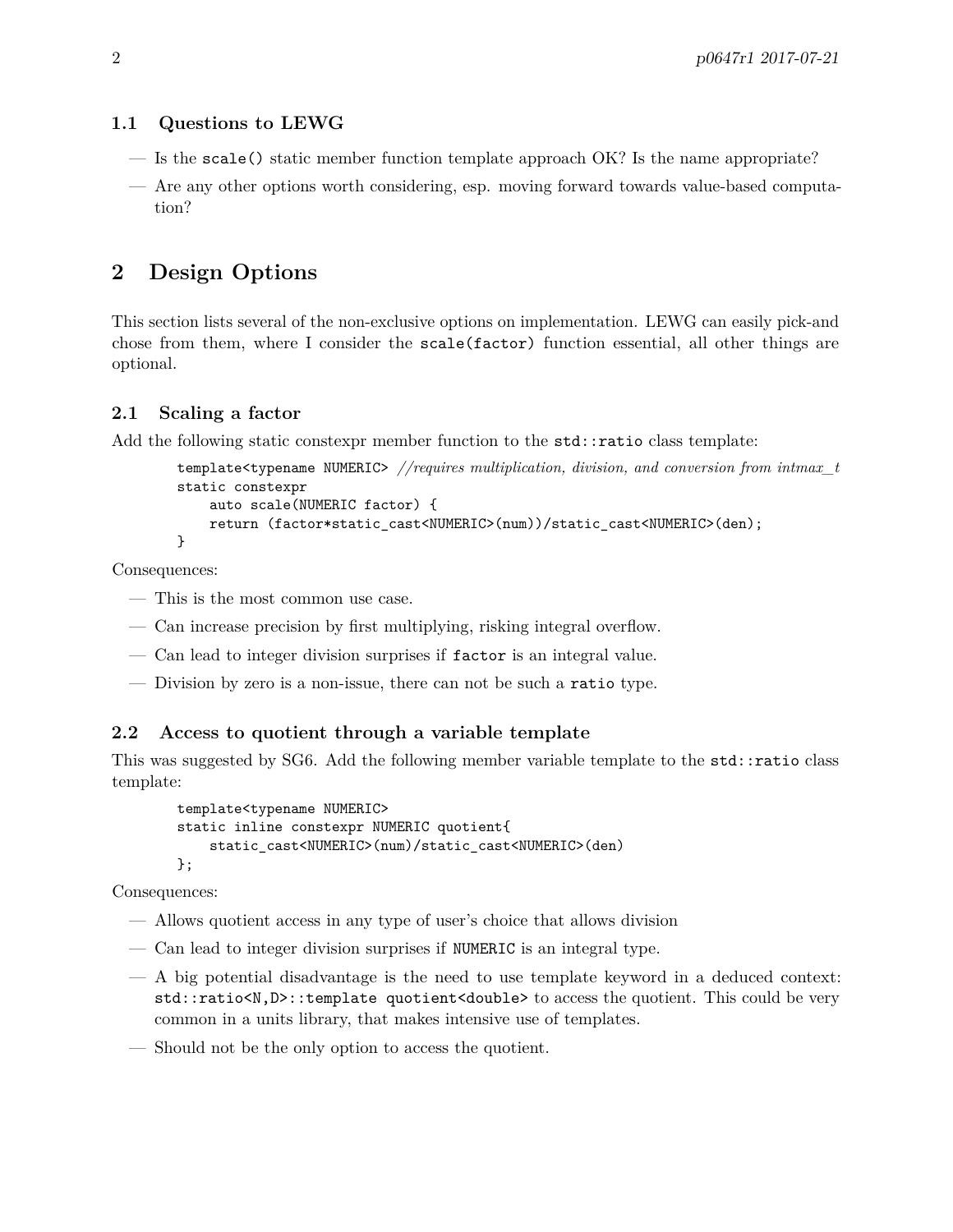#### **2.3 Access to quotient as a long double**

This was rejected by SG6. Add the following static constexpr inline member variable to the std::ratio class template:

```
static inline constexpr
long double value { static cast<long double>(num)/den };
```
Consequences:

- uses the type implied for compile-time floating point literals giving the most precision
- SG6 noted that the name value should be reserved for a future, where we have an exact means to represent arbitrary fractions at run-time (beyond an intmax\_t pair).
- if this is the only means of value access would prohibit using fixed point types for fractions easily (they would do what everyone needs to do with ratio today).

#### **2.4 A generic explicit type conversion operator**

This was suggested in R0 and is repeated here, because it will make the use of std::ratio value objects (that are empty), like boost::hana would do very rational. Whenever you need the quotient, just static\_cast the ratio value to the type you need the quotient in. However, to make that use more effective, would require to provide a full set of operators working on ratio values (and best also integral\_constant), leading close to what boost::hana is doing in that area.

```
template<typename NUMERIC>
explicit constexpr operator NUMERIC() const{
    return static_cast<NUMERIC>(num)/static_cast<NUMERIC>(den);
}
```
Consequences:

- Usage requires object instances of std::ratio types and static\_cast, i.e. static cast<double>(std::ratio<42,5>{})
- Allows quotient access in any type of user's choice that allows division
- Can lead to integer division surprises if NUMERIC is an integral type.
- Should not be the only option to access the quotient.
- Only makes real sense, when creation and computation of std::ratio values is syntactically pleasing.

#### **2.5 Moving ratio towards value-based computation**

For the sake of completeness one might consider adding the following operators to the  $\epsilon$ ratio header.

```
template<intmax_t N1,intmax_t D1,intmax_t N2,intmax_t D2>
constexpr auto operator+(std::ratio<N1,D1>,std::ratio<N2,D2>){
        return std::ratio_add<std::ratio<N1,D1>,std::ratio<N2,D2>>{};
}
template<intmax_t N1,intmax_t D1,intmax_t N2,intmax_t D2>
constexpr auto operator-(std::ratio<N1,D1>,std::ratio<N2,D2>){
        return std::ratio_subtract<std::ratio<N1,D1>,std::ratio<N2,D2>>{};
```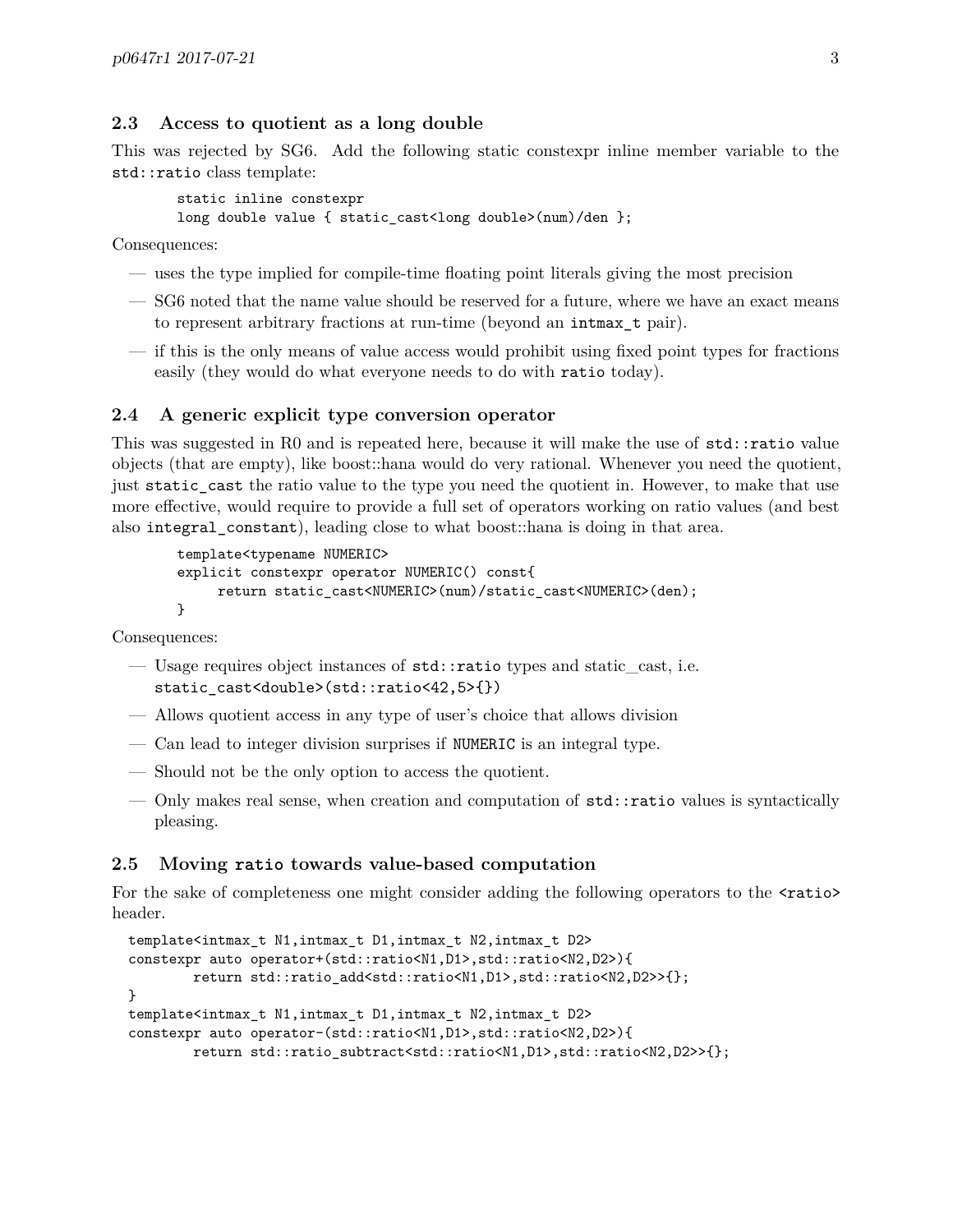```
}
template<intmax_t N1,intmax_t D1,intmax_t N2,intmax_t D2>
constexpr auto operator*(std::ratio<N1,D1>,std::ratio<N2,D2>){
        return std::ratio_multiply<std::ratio<N1,D1>,std::ratio<N2,D2>>{};
}
template<intmax t N1,intmax t D1,intmax t N2,intmax t D2>
constexpr auto operator/(std::ratio<N1,D1>,std::ratio<N2,D2>){
        return std::ratio_divide<std::ratio<N1,D1>,std::ratio<N2,D2>>{};
}
template<intmax_t N1,intmax_t D1>
constexpr auto operator-(std::ratio<N1,D1>){
       return std::ratio<-N1,D1>{};
}
template<intmax_t N1,intmax_t D1,intmax_t N2,intmax_t D2>
constexpr auto operator==(std::ratio<N1,D1>,std::ratio<N2,D2>){
       return std::ratio_equal<std::ratio<N1,D1>,std::ratio<N2,D2>>{};
}
template<intmax_t N1,intmax_t D1,intmax_t N2,intmax_t D2>
constexpr auto operator!=(std::ratio<N1,D1>,std::ratio<N2,D2>){
       return std::ratio_not_equal<std::ratio<N1,D1>,std::ratio<N2,D2>>{};
}
template<intmax_t N1,intmax_t D1,intmax_t N2,intmax_t D2>
constexpr auto operator<(std::ratio<N1,D1>,std::ratio<N2,D2>){
       return std::ratio_less<std::ratio<N1,D1>,std::ratio<N2,D2>>{};
}
template<intmax_t N1,intmax_t D1,intmax_t N2,intmax_t D2>
constexpr auto operator<=(std::ratio<N1,D1>,std::ratio<N2,D2>){
       return std::ratio_less_equal<std::ratio<N1,D1>,std::ratio<N2,D2>>{};
}
template<intmax_t N1,intmax_t D1,intmax_t N2,intmax_t D2>
constexpr auto operator>(std::ratio<N1,D1>,std::ratio<N2,D2>){
        return std::ratio_greater<std::ratio<N1,D1>,std::ratio<N2,D2>>{};
}
template<intmax_t N1,intmax_t D1,intmax_t N2,intmax_t D2>
constexpr auto operator>=(std::ratio<N1,D1>,std::ratio<N2,D2>){
       return std::ratio_greater_equal<std::ratio<N1,D1>,std::ratio<N2,D2>>{};
}
```
#### **2.5.1 ratio values from integral\_constant**

For completeness of value-based computation one can add the following constructors to std::ratio together with a deduction guide guaranteeing only simplified instances.

```
constexpr ratio()noexcept=default;
      template<intmax_t _Num_,intmax_t _Den_>
      constexpr ratio(std::integral_constant<intmax_t,_Num_>,std::integral_constant<intmax_t,_Den_>)n
                  static_assert(_Num==this->num,"should always be simplified");
                  static_assert(_Den==this->den,"should always be simplified");
      }
//... and outside the deduction guide: (using libstdc++'s internals:)
template <intmax_t _Num_, intmax_t _Den_>
```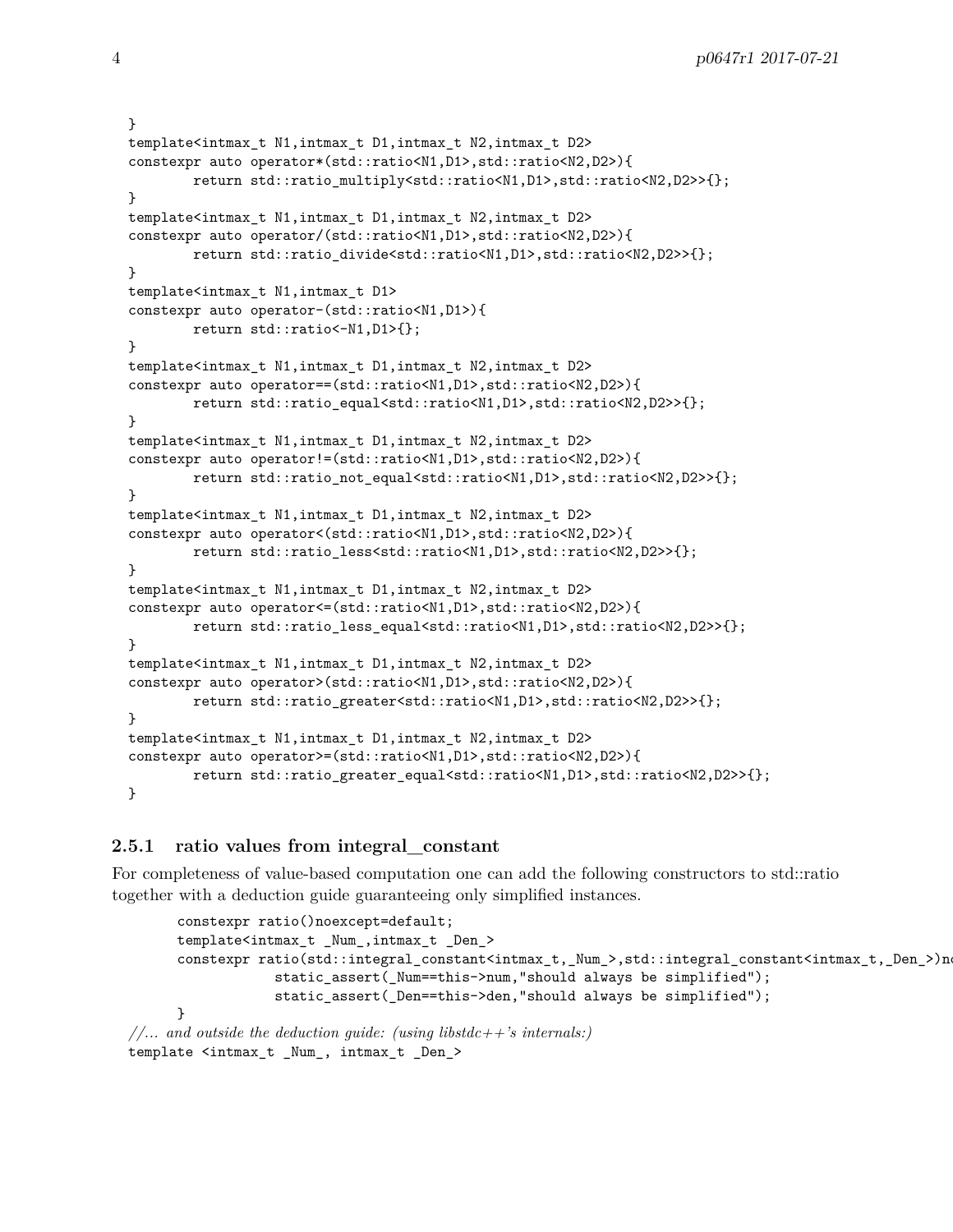```
ratio(std::integral_constant<intmax_t,_Num_>,std::integral_constant<intmax_t,_Den_>)
  ->ratio<_Num_ * __static_sign<_Den_>::value / __static_gcd<_Num_, _Den_>::value,
          __static_abs<_Den_>::value / __static_gcd<_Num_, _Den_>::value>;
```
To make this useful a UDL suffix operator converting integral literals to  $\texttt{std}:\texttt{integral\_constant}\texttt{sin}$ t,N> is useful, like boost::hana's operator"" \_c() leading to the ability to write code like: [*Example:*

```
using namespace std::literals;
using std::ratio;
constexpr ratio r(2 \text{ to } c, 4 \text{ to } c);constexpr auto fourth=r*r;
static_assert(std::is_same_v<ratio<1,2>,decltype(r)>,"argument deduction wrong");
static_assert(ratio<1>{}==ratio<1,2>{}+r,"add failed");
static_assert(ratio<1,4>{}==fourth,"mul failed");
ASSERT_EQUAL((ratio<1,4>{}),fourth);
```
 $-$  *end* example

## **3 Changes from R0**

SG6 in Toronto suggested to drop the template explicit conversion operator and make the accessor a variable template instead. Also the name value should be reserved for future arbitrary precision rational number type in the std to keep the quotient.

It was noted that variable template will require template in front of ratio<a,b>::template quotient<>.

Also someone suggested to provide a scale static member function template, because that is the most common use case and allow to deduce the floating point type to be used. I have chosen to suggest this variant, but also prepared other options for LEWG to consider for further guidance.

### **4 Acknowledgements**

- Authors of N2661: Howard Hinnant, Walter Brown, Jeff Garland, Marc Paterno.
- Members of the LiaW workshop "Towards Units" at C++Now 2017: Billy Baker, Charles Wilson, Daniel Pfeifer, Dave Jenkins, Manuel Bergler, Morris Hafner, Nicolas Holthaus, Peter Bindels, Steven Watanabe, Tuan Tran.
- Participants of SG6 in Toronto, mainly Walter Brown for leading that group's discussion.